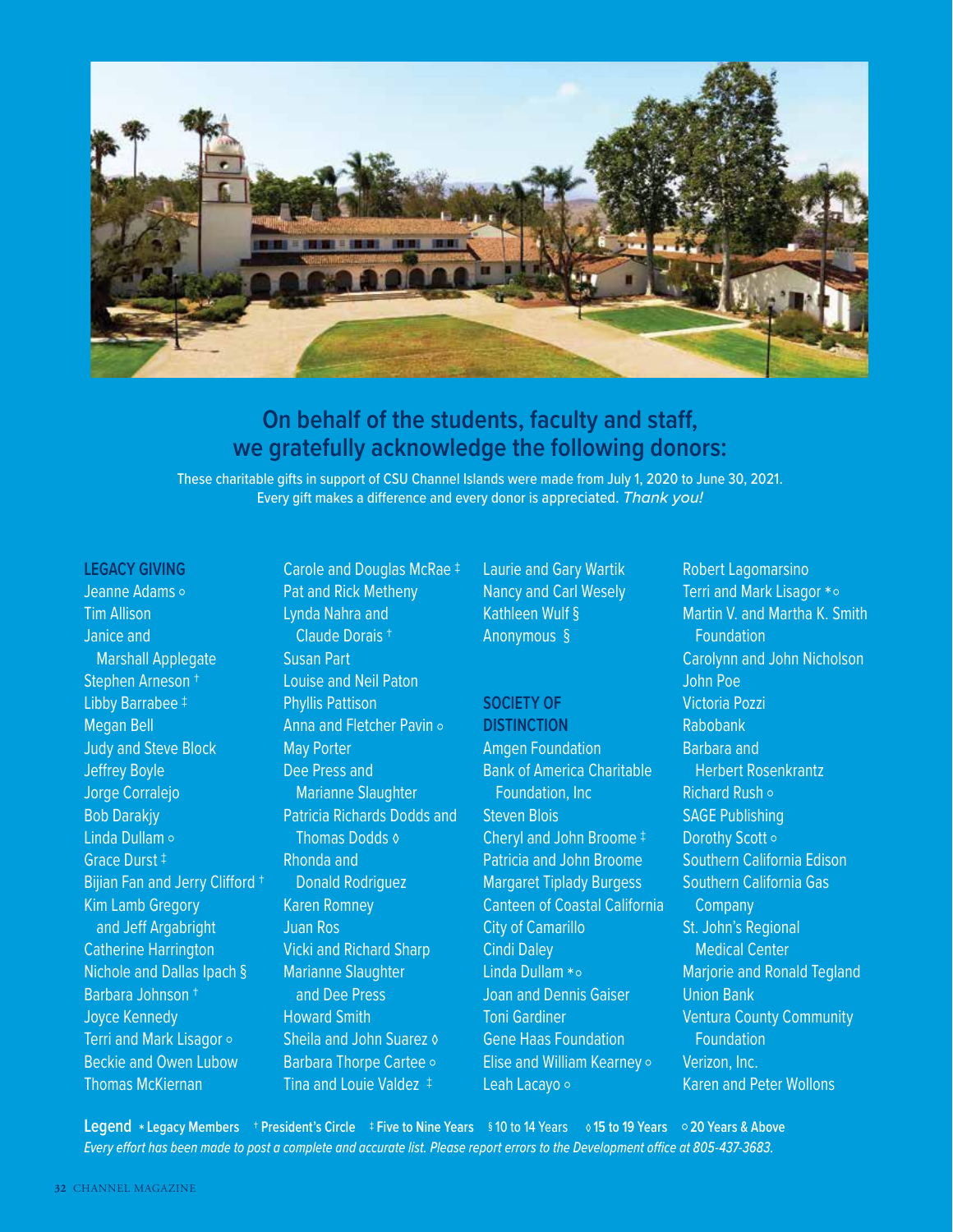### **MAJOR GIFTS**

Linda Dullam \* o Tipper Gore Betsy and John Grether ○ Terri and Mark Lisagor \* o Dorothy Scott ○ Mackenzie Scott and Dan Jewett Judith and Jack Stapelmann † Keith Westcott †

#### **\$10,000–\$24,999**

Jeanne Adams \* o Margo Baker Barbakow and Jeffrey Barbakow † JJ and Jim Birkenshaw † Cheryl and John Broome ‡ Christine Garvey and George Gelles ‡ Elise and William Kearney ○ Beryl and Neil Kreisel †

**\$5,000–\$9,999** Erika Beck ‡ Marguerite and Jeffrey Browne ○ Cindi Daley ○ Rod Gilbert ‡ Mitchell Green † Barbara Johnson \*† Neil Matsumori ○ Colleen and Tom Nevins Diane and Doug Off o Lois Rice ‡ Eileen and James Rinde ‡ Richard Rush ○ Anonymous \*† Patricia and Drew West †

**\$1,000–\$4,999** Stephen Arneson \*† Libby Barrabee \*§ Marilyn and Roger Benson §

## Why I Give ~ ANDREW SALINAS

### Port Hueneme Police Department Chief of Police Andrew Salinas

established a nursing scholarship in honor of his late mother Mayra Aguirre. "The primary reason I established the scholarship was to allow the legacy of

my mother, whose shortened life was dedicated to helping others, to be carried on not only by her children but by those who face the same challenges as she did.

She was a single mother of three and put herself through nursing school while maintaining a fulltime job. We want those who may come from less fortunate backgrounds to have the resources to advance their education in the Nursing program



so they can begin making a difference as my mother did. My mother not only used her nursing degree to help others but used her bilingual skills to assist families who needed help better understanding the medical process."

Celina and Amir Biniaz § Nancy and John Borchard ○ Nina Butler ○ Margaret and Kevin Carey § Lauren Cruz '08 and Kevin Cruz '08 ‡ Heather and Milton Daily of Toni and Curtis DeBoni '09 † Carrick DeHart ‡ Leonard Dryer † Grace Durst \*‡ Vicki Engard § Carol and Handel Evans · Genevieve Evans Taylor and Curtis Taylor ‡ Therese and Peter Eyermann § Karen and Glen Farr ◊ Nancy Gallagher † Irene and Jorge Garcia § Lydia and Grant Geissman § Eva Gomez '09 and Armando Gomez ‡ Anonymous § Carol and Allan Gottlieb ‡ Jeffrey Grant † Geri and Fred Gretan § Brooke and Philip Hampton & Sharon and Clint Harper ‡ Ruth Hemming ○ James C. Henry † Sharon and William Hillbrant § Carol Holder and John Mallinckrodt ◊ Nichole and Dallas Ipach \*§ Janet and John Jacobs ‡ Kristy and Jonathan Johnen † Carol Kiessig † Leah Lacayo ○ George Leis ‡ Jill LeMieux and Richard LeRoy † Stella and Hillary Ling & Carolyn Locke § John Lu † David Maron ‡ Brianne McGrath Frances McNeill † Margaret Meehan and Joaquin Nunez ○ Salvador Moreno Nicki and Michael Morris § Peter Mosinskis † Mimi and Dennis Muraoka ◊ Julia Newman † Pilar Pacheco ‡

Brenda and Robert Parry § June and Clayton Paschen & Anna and Fletcher Pavin  $* \circ$ Berta DePerez and Rafael Perez † Adriana Popescu Andrew Salinas † Susan Schaefer and Hale Conklin ∘ Sheila and John Suarez \* **0** Barbara Thorpe Cartee \* o Alicia Virtue † Anthony Visalli † Esther and Thomas Wachtell ○ Richard Wagner ○ Joanne and Daniel Wakelee ◊ Marcia and Earl Wakelee ‡ Judy and Jonathan Wang Rosalind Warner and W. Michael Hogan ‡ Cynthia J. Wyels \*‡ Richard Yao † Celina Zacarias § Johanna and Wilhelmus Zwinkels o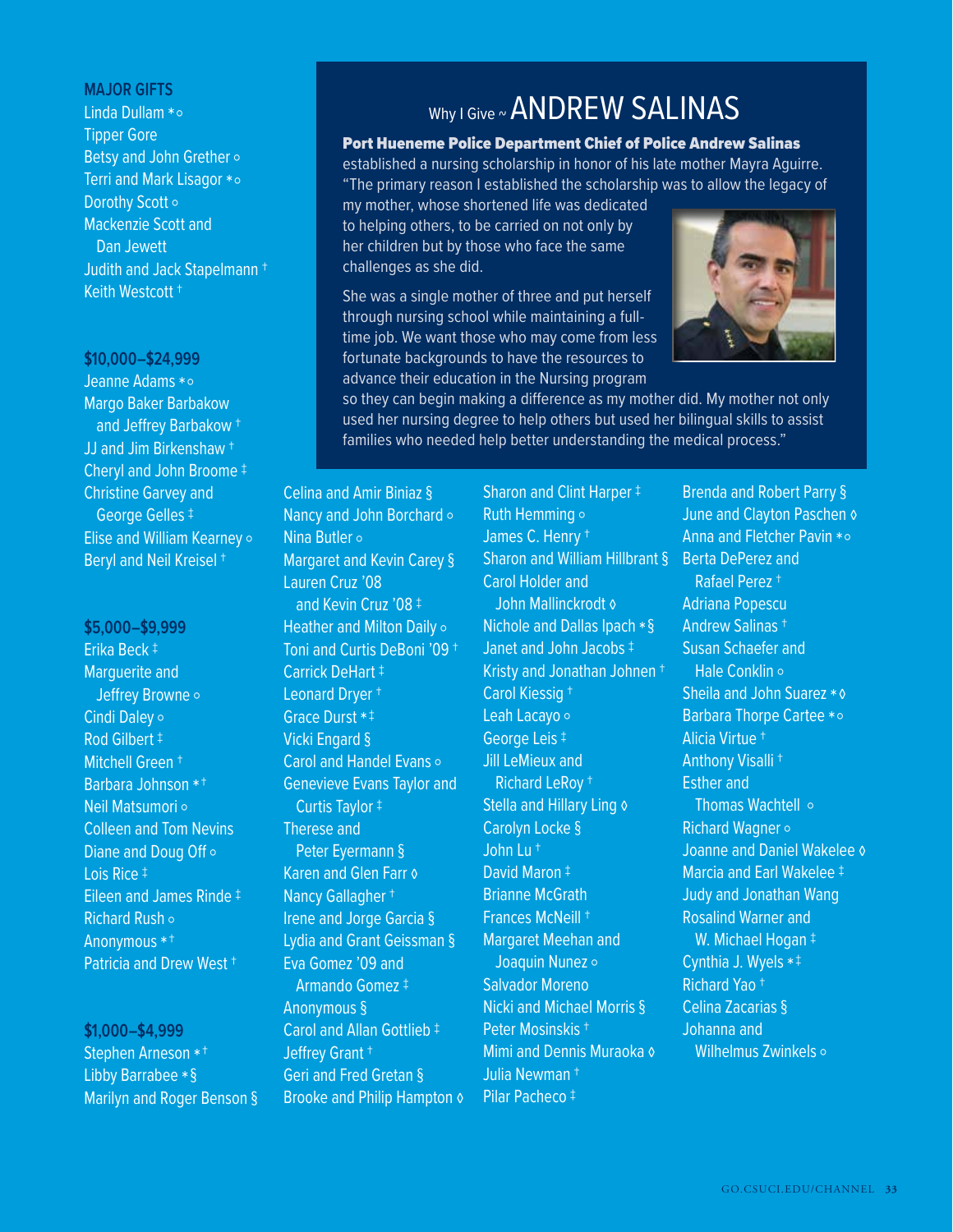### **\$500-\$999**

**Stacey and Sean Anderson** Victoria and Manuel Arcabos Yvonne and Chris Besvold Barbara and Wayne Davey Raquel De Los Santos '12 '17 Scott DeLoach '08 Cindy and Jay Derrico Carole and Dennis Dotson Talya Drescher Lauraine Effress Marie and Juan Francois Kathy Howard Angela and Jonathan Light Jennie Luna Sally Matteson Lynn and Neville Ostrick Vanessa Otto Virginia Patch Jennifer and George Rothrock Ysabel and John Jackovich Zohar Ziv

### **\$1–\$499**

Tina and Christopher Abe Greg Acuna Ashley Adams Mary and Bryan Adler Elizabeth Aguilar Julia Aguilar Nereida Aguilera '16 Alexander Alamillo '20 Leilani and Jose Alamillo Victor Hugo Alamillo '10 Anahi Alatorre '21 William Alderson Natalie Alhabash Elizabeth Allan Caitlyn Allen '11 Tim Allison \* Andy Almanza '20 Crystal Altman Judith Jenner and Keith Anderson Eberardo Andrade '19

# Why I Give ~ SHARON AND CLINT HARPER

**Physics Lecturer Clint Harper and his wife Sharon are generous** supporters of the University. "My wife Sharon and I have been public school educators in California our entire adult lives, Sharon at the elementary school level and me at the college/university level. Our

own university educations, followed by our decades-long careers as educators, have given us and our family a wonderful life. Now that we have the financial means to do so, it's time to give back: funding scholarships, purchasing laboratory equipment and supplies, and supporting the CSUCI Dolphin Pantry. Hopefully, our donations are not unusual but become the norm. Sharon and I believe that those of us who have received so much from education are obligated to help the next generations."



Susan Andrzejewski and Jennifer Maravola **Anonymous** Elizabeth Arciniega Melissa Ardila Emily Arnbrister Steven Artiga Adrienne Ashley '18 Jhoelle Aspuria '16 Mary Avila Daniel Avina Ramirez Brillilia Ayon '19 Aaron Baer Tyler Baethe '21 Dana Baker Connie and Harley Baker Heather Trumbower and Jules Balen Terry Ballman and Brian Morrill Minay Baltazar Ashley Balzer '19 Bryant Banuet Jordon Barney '20 Kate and Gary Barnhart

Yolanda Barragan '20 Savannah Barraza '19 Yissel Barrera Karina Barron '18 Coleen and Gary Barsley Braven Basler Stacey Beauregard Dorian Beaver Maricela Becerra Lauren Beisel '20 Jeri and Maynard Belzer Henry Benavidez Deirdre '17 and Rande Bence Aleasa Bennett-Bouyett and Timothy Bouyett Chelsee Bente Russell '09 and Dustin Russell '09 Kayla Bentley '20 Rebecca and Will Berg Ann Walker and Michael Berman Betty and Blake Berriochoa Daniel Berumen Leslie Bhutani Bonnie and Gunnar Biggs

Jennifer Bledsoe '21 Alissa Blough Diane Bornstein-Sanders Nathan Bowden Brenda Bravo '10 '18 Sandra Bravo '17 Frank Briseno '10 Marni Brook Gail Brooks Hailee Brown Steven Brown Carolina Bueno '21 Pui and Geoffrey Buhl Jennifer Burkhard '15 Catherine and Elaine Burriss Kevin Byrne '12 Susan and Dennis Cabral Marilyn and Patrick Cahill '05 Holly Calantog '16 Kelly Calderon Michael Calonne '21 Ilyanna Camacho Luna '19 Dawn Canfield Christopher Capaldi '19 Milytza Carbajal

**Legend** \* **Legacy Members** † **President's Circle** ‡ **Five to Nine Years** § 10 to 14 Years ◊ **15 to 19 Years** ○ **20 Years & Above** Every effort has been made to post a complete and accurate list. Please report errors to the Development office at 805-437-3683.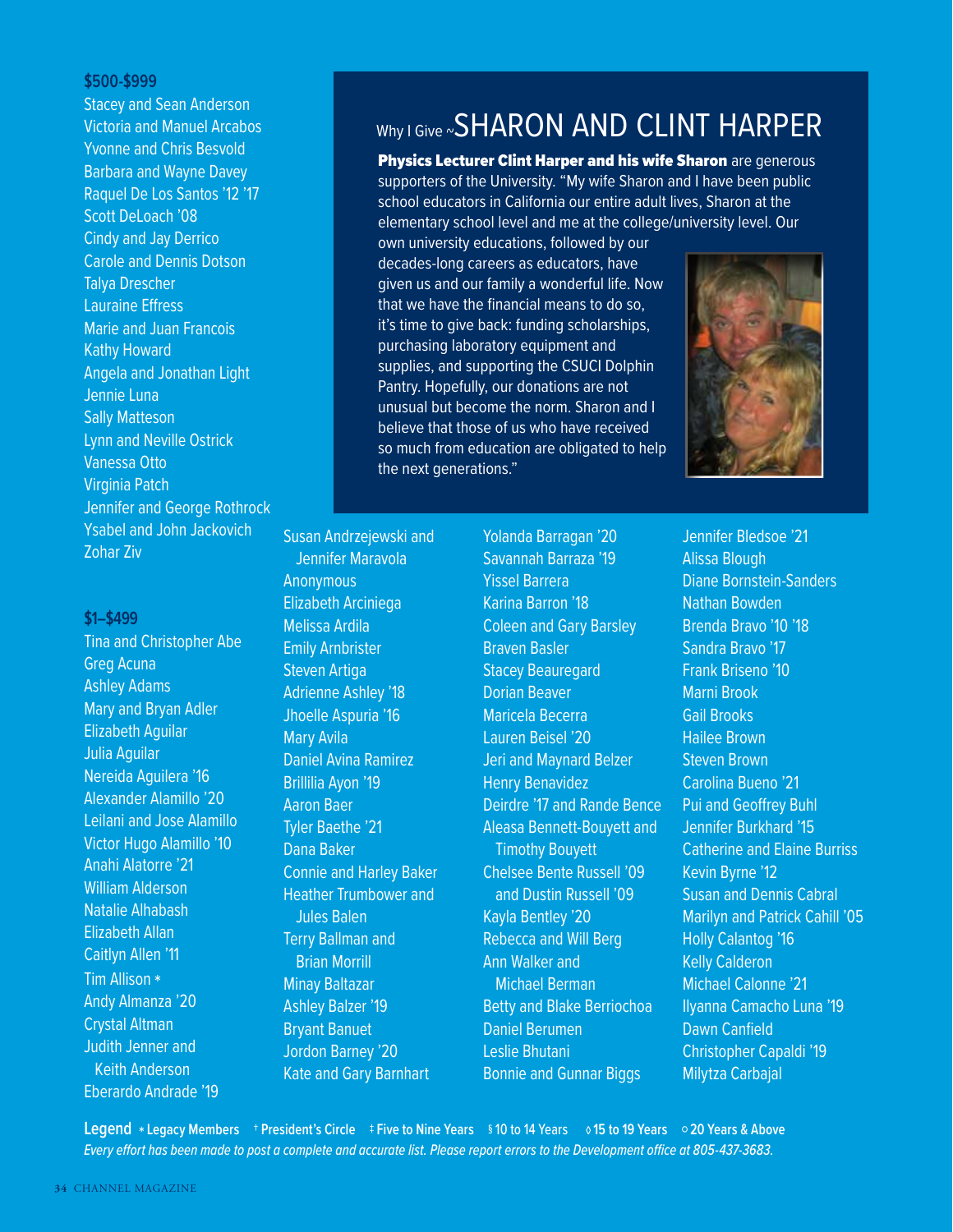Emilie Carvajal Nicole Casalnuovo Maribeth Butler Case and Michael Case Colleen Cason-Comeaux and Mike Comeaux Melisa Castanon Alma Cauich Aubrie Cavallaro Nicholas Centino Suzanne Chadwick Seyedeh Abedeh Chaharsoughi '18 Jessica Chai '19 Nikki Chairez '11 and Alex Chairez Carol and William Chandler Karina Chavarria Noel Chia Alyssa Chordigian Maleea Christian '19 Ivalee and Michael Clark Tia and Jack Clarke Laura Ashley Coe '20 Emily Common '20 Colette Compton '16 Janet Contreras Ruiz Josh Cornett Sieanna Corral Carmen Cortez Erik Cortez Donna and Michael Coulson Joanne Coville and Steve Stewart Christiane Craig Tatiana Craivanu '15 Harold Creech Sebastian Cribbs '21 John Crittenden Melissa Cronin-Brown '20 Tina Crouch Catherine Crowley Karina Cruz Manzo Carmelita Cuellar '20 William Cunneen

Cheryl Curtis Colleen Davidson Daniel Davidson '20 **Bonita and Gary Davis** Pamela and Larry Davis Tamara Davis '08 Julie De Santi '13 Michelle Dean Shelley and Dan Delao Jose Delgado Marquez Catherine Delorey '17 Francisca Diaz Jimenez Mel Dick Heidi-Dieffenbach-Carle and Steven Carle Lydia Dixon Jeffrey Donlin Beatriz Dorado '16 Tom Dore Gina Dossin Dennis Downey Tadashi Dozono Ona Brictson and Henry Dubroff Barbara Duffin Ana Duran Denise Duran '11 Kassandra Duran Manuel Duran

Jessica '07 and Bryan Easterly '07 '09 Hannah Eaton Monica Edwards Tim Edwards Wanda and David Edwards Katherine Elder Yacov Elharar Diana Enos Joel Enriquez '07 Laura Escalera '20 Alexa Espinoza '16 Patricia and Roger Essick Mari Estrada-Gonzalez and Luis Gonzalez Douglas Faigin Tamra Feito Martha '10 and Michael Ferguson '07 Sharon Ferrell Julia Fertig '19 Anjelica Fierro-Villanueva '19 Yvonne and Carm Finocchiaro Sara Fisher '15 Karen Flores Star Flores Rhonda and Greg Florick Marygrace Follero Alexandria Ford

Christian Foss '19 Sean Fought Sherie Frame Kamaran Francis Laurita Franklin Scott Frisch Mindy '07 and Tom Froelich '05 Miyuki and Donald Fujitani Daisy Galindo '21 Liam Gallant Jasmine Gamino Alejandra Garcia '19 Gabriela Garcia Jake Garcia '19 Jennifer Garcia '20 Jessica Garcia Jose Garcia and Kimberly Garcia '19 Mark Garcia '04 Miguel Garcia Alejandra Garcia Estrada '13 Arlyne Garrido Noah Gause Lynn and Al Geller Lindsey Gerardo Sabrina Ghafarzada Jasmine Ghlijkhani '20 Nicholas Giannakopoulos '17

# Why I Give ~ LISA RACINE

Alumni Engagement Coordinator Lisa Racine donates reqularly to CSUCI. "I was fortunate to have the opportunity to work directly with students and student programs for a number of years, including EOP

and direct my contribution to support EOP. I'm thankful to be able to continue to help our students by contributing to our vitally important student support programs. I believe in the work we're doing as a campus community to help our students to persevere and graduate. Giving is a way to demonstrate that support. A gift doesn't have to be large



to be impactful. The act of giving any amount shows investment in our students, and that means a lot!"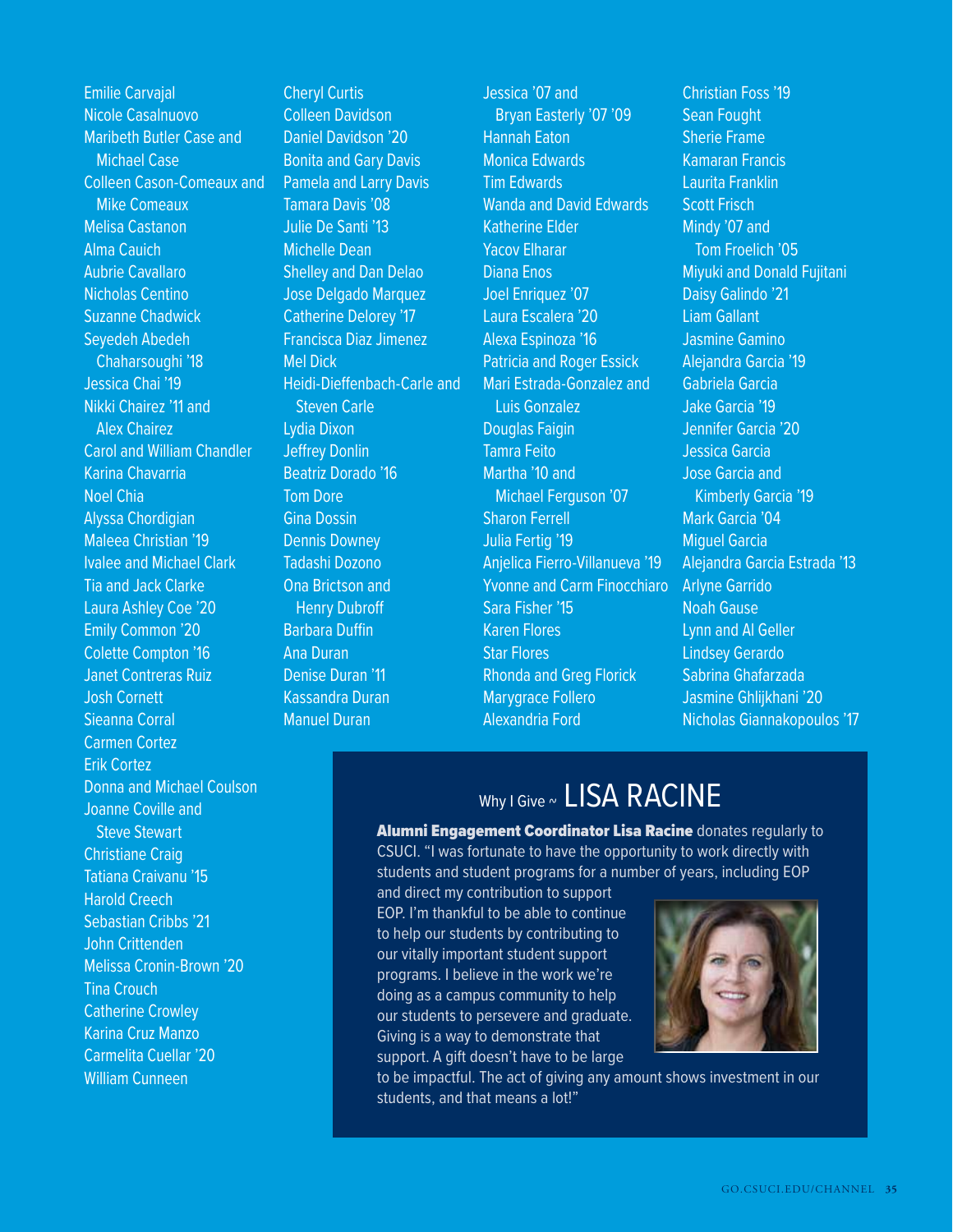Nancy Covarrubias Gill '05 and William Gill Fernanda Godinez Ismael Godinez Shirley and Charles Godwin Sammy Goehring Autumn Goeres and Merrill Goldenberg Ester Gonz·lez Alejandra Gonzalez Brenda Gonzalez '19 Monica Pesantez and Javier Gonzalez Kristy Gonzalez '12 Vivian and Tyrus Goo

Jenny Gutierrez Viridiana Gutierrez '10 Taryn Hakala Zavia Hall Ike Hama Alexa Hamel '19 Krista Hamilton '20 Jessica and Harvey Harris Sharon and Myron Harrison Elizabeth Hartung-Mendiguren and Ignacio Mendiguren Carol and Scott Hartz Michelle and Raf Hasendonckx

Robin Horne Riley Houser '15 Kathryn Howard Timothy Huebsch Lesly Huerta '16 Arthur Hunot Carolee Hurtado Gayle Hutchinson Karly Ibrahim '13 Robert Improta Sharon Ingram Kay and Lyle Jacobson Hanni Jalil Melissa and Timothy Jarnagin Mark Jepson

### Why I Give ~ NATALIE BRADLEY

### Natalie Bradley '14 MBA donated to CSUCI's Adopt-A-Grad Program in 2020. "I decided to support and donate to the Adopt-A-

Grad program for a couple of reasons, one being 2020 had been a complicated year and if anything, I wanted this graduating class to have every resource at their fingertips. Additionally, CI afforded me an excellent education and many life changing opportunities, this was simply my way of paying it forward."



Mary Goodenough Hillary Gordon '19 Laurence Gould Paul Goyne Regina Granillo Kim Lamb Gregory and Jeff Argabright Sally and Seth Greiner Jeanne Grier John and Rebecca Griffin Linda and Robert Gruber Alex Guillen Karen Gundelfinger '19 Donna Gustafson '16

Sarah Hassan '21 Doreen Hatcher Andrew Hauffen-Salgado '20 Karen Haynes Aramis Hegler Kimberly Henson Jessica Heredia '06 Rosa Maria Hernandez Noemi Hernandez Tirado '20 Nadine Hiatt Christopher Hodges '20 Martha Hogan '07 Steven Holdsworth Donna and Mel Honda

Idalis Jimenez Victor Jimenez Danielle Johnson '21 Kyle Johnson '10 Lauren Johnson '19 Shelly Johnson Andrew Jones Rachael Jordan Fleming '08 Rick Juarez '14 Clifton Justice Fotini '08 and Taso Karacali Josef Katchem Maddison Katchem Robyn Katchem

Tracy Katchem Delaney Kaufman Lisa Kaye '15 Julie and Douglas Kays Carly Keas '06 Kimmy Kee-Rose Jerry Khai Randy Kiessig Lilian Kimbell and Nathan Gardels Judy King Taylor King Andrew Kirk '18 Megan Klebanoff '19 Destiny Kleca Rima and Paul Kleinbaum Kathleen Klompien Saxon Knauss '06 Tina Knight and Kevin Bauleke Theresa Kocis Jolene Koester and Ron Lustig Panda Kroll and Kevin Volkan Alona Kryshchenko Dennis Kuklin Christine Kyeyune Thomas LaGrange '16 '20 Joan Lamb Mary Laurence Nathalie Lecolley Shellena Leftridge Madison Leggett '16 Josh Lemus Channing Lenert '11 Albina Leon Kiara Leon Julia Newman and Saul Lessler Roxana Lievanos Benjamin Linares '20 Jim Lingl Robert Linscheid Li-Mei and Andrew Little Juan Liu

**Legend** \* **Legacy Members** † **President's Circle** ‡ **Five to Nine Years** § 10 to 14 Years ◊ **15 to 19 Years** ○ **20 Years & Above** Every effort has been made to post a complete and accurate list. Please report errors to the Development office at 805-437-3683.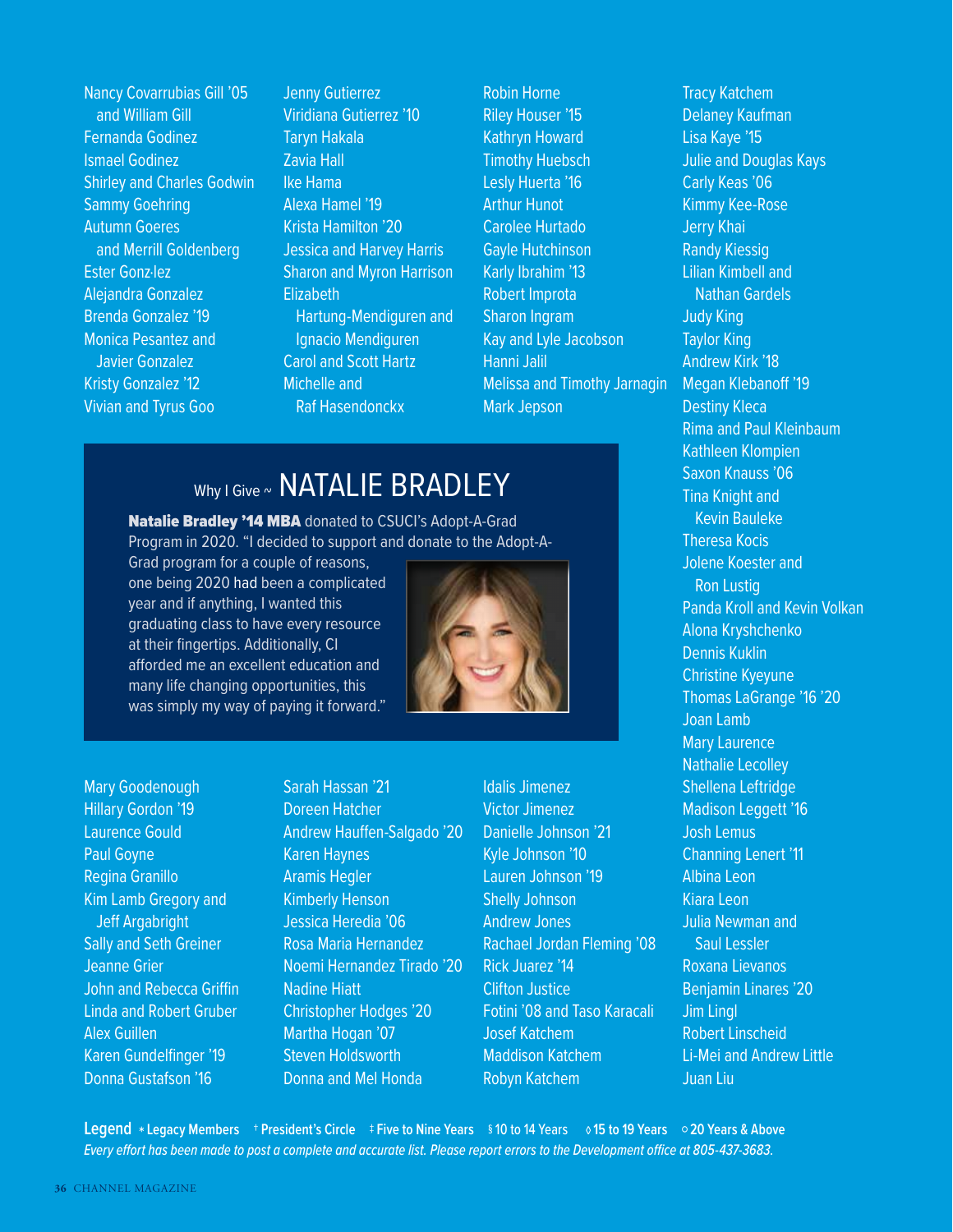Grace Loeffler '17 Kathy and Randolph Long Lourdes and Armando Lopez Diana Lopez '20 Morgan Lopez '21 Nathan Lopez Norma Lopez Magana and Israel Magana Aquaria Loredo '14 John Loredo Andrew Lorenzana '16 '19 Aaliayah Njeri Lowe '18 Jennifer Lowe-Revell Cassandra Ludwig '15 Cynthia and James Ludwig Constantino Lopez Beatrice Lutterbeck Lori Macdonald '05 and Alec Macdonald '12 '19 Carol Mack Elizabeth Mack Brooklynn Magana '20 Francisco Magdaleno Nicholas Malinowski Staci Mallett '16 Eileen and Michael Maloney Adrianna Martinez '17 Claudia Martinez Maria Martinez Matt Martinez Susana Martinez '12 Christina MartÌnez '19 Kaycee Matzumoto Maj-Britt May Misty and David Mayorga '05 '11 Brenda Mazariegos Janet and James McAleney Laura McAvoy and Sol Chooljian Kendall McClellan Patrick McCov '16 Marianne McGrath Macon McIntyre Thomas McKiernan Tommee McMakin '19

Anjeannette McRoberts Jessica Medina Magallon Phillip Mellado Edgar Mendez Iris Mendez Celena Mendoza Cheyenne Mendoza Monica Mendoza Rogelio Mendoza Yu Meng Phyllis Michaels Cindy Mijangos '20 Hannah Mize '15 Daniel Mizin Sara Montenegro '19 Veronica Montoya Michelle Moon Lauri Moore Angelica Morales

Maria Nogin Hailee Nolte '18 Michael Norman Lawrence Norton Cameron O'Brien '19 Sara O'Conlon Roberto Ocampo Pamela Ojeda '21 Joan and Gerald Olsen Anne and Jim Ondrejko Sean Higdon and Julia Ornelas-Higdon Joanna Orr Isaac Ortiz '20 Olivia Ortiz '19 Sabrina Ortiz '19 Alanna Overturf '17 Deborah and Robert Owens Alex Padilla '17 '21

Taylor Phelps '14 Fred Phipps Pamela Pina '21 Laura Pistonik Imelda Pitones Karla Pitones Lisa Pitts '18 and Dylan Pitts Anahi Plascencia '20 Roxana Plascencia Juanita and Ramon Porras Nathan Porter '17 Mary and Stuart Proctor Andrew Prokopow Sandra Punch Haleh Rabani '09 Lisa Racine Araceli Ramirez Fernando Ramirez Francisco Ramirez

# Why I Give ~ NEIL MATSUMORI

Neil Matsumori, former Assistant Dean of the USC Rossier School of **Education, is a founding member of** CSUCI President's Circle. "As a charter member of the CSUCI President's Circle, it has been my privilege to assist the campus in a small way, in fulfilling its educational mission to the community."

Purna Pai



Barbara Hedani-Morishita and Leroy Morishita Claricia Morris-Hammer '19 Ray Munoz Joanna and Paul Murphy London Murphy '18 Jared Musich '17 Abdul Nachawati Chelsea Narajos '19 David Naranjo Blanca Narvaez Christina Neal Carolynn and John Nicholson

June Palazzo '17 Kathy Pantelas Nancy Park Anthony Parra '20 Danika Patt '18 Barbara and Patrick Patten Chad Patteson Sophia Peniche Ellyn Perez Vanessa Perez Hernandez '20 Jennifer Perry and Dave Daniels

Karla Ramirez '17 Maria Ramirez Rosemary Ramirez '18 Shaune Ramirez Silvia Ramirez '19 Tina Ramirez '19 Isidro Ramirez Vargas '20 Edgar Ramos Cecilia Rangel Konstanze Rausch '17 Justin Redemann '20 Claudia Reder Debra Reed-Yung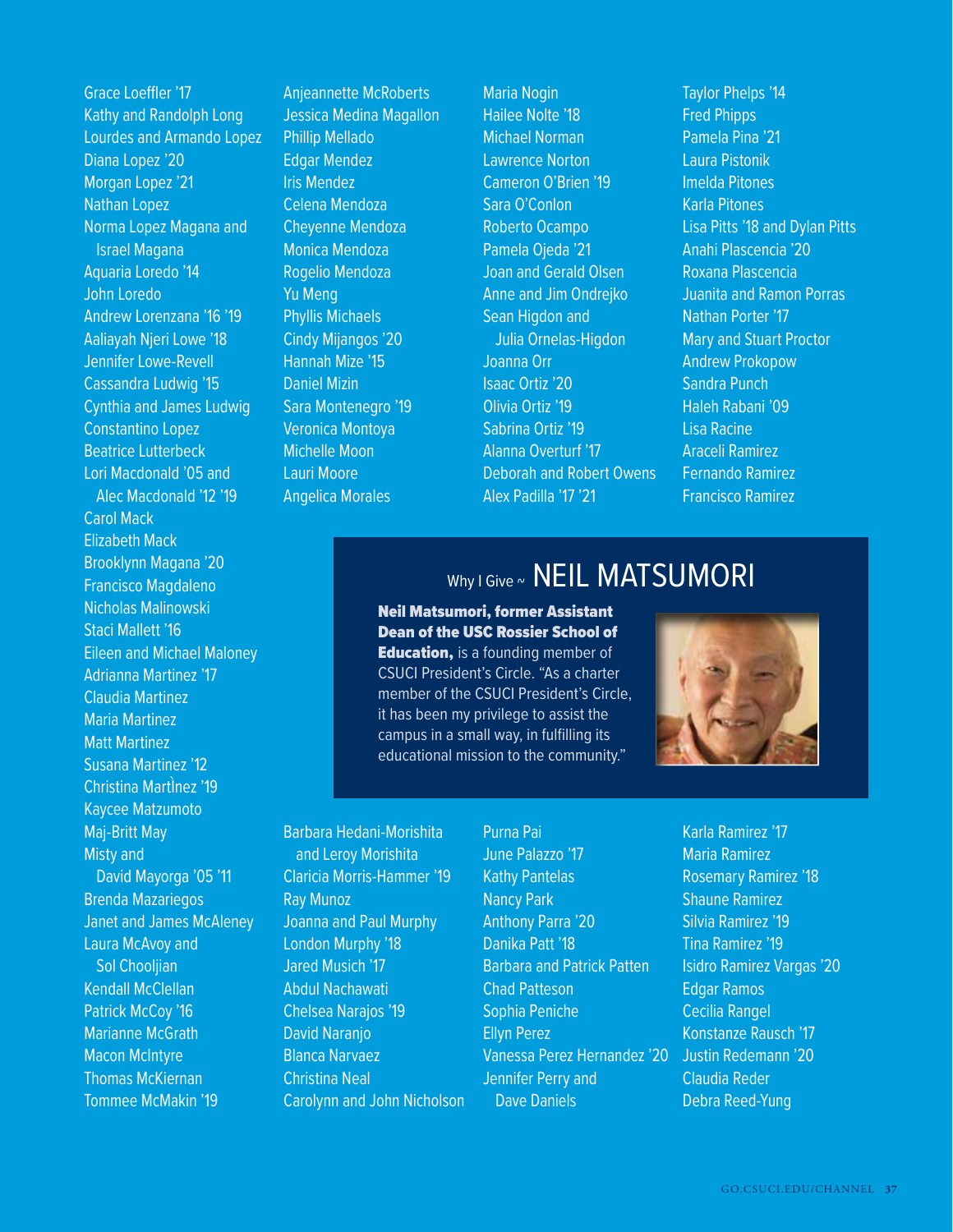Adrienne and Clarence Reeves Rafael Regalado Moshe Reich '21 Lynetta Ivey-Reid and John Reid Robin Reilly Steve Relyea Ginger Reyes Jose Reyes Reynalou Reyes Jazmin Reyes Ambriz Margery Ricards Amanda Richitt '20 Michael Richman Naomi Laura Rigoni '20 Mari Riojas-Cortez Delila Rios and Zeferino Rios Monica Rivas Valerie Rivera '11 Andrew Roberts Alejandra Rodriguez '17 Devin Rodriguez Federico Rodriguez Jeffrey Rodriguez '20 Kristen Rodriguez

Marissa Rodriguez Marjorie Rodriguez Jo Ann Roettgen '17 Sierra Rojas Karen Romney \* Jackie Rose Melody Rose Alan Ruiz Selma Ruiz Shelby and Gustav Ryden Tejas Sachdeva '20 Michael Sales Kateriel Sampang Amanda '19 and Luis Sanchez Ana Sanchez Kamille Mae Sanchez Maira Sanchez Maria Sanchez '19 Neena Sanchez '20 Sandy and Alexis Sanchez Ursula Sanchez '20 Nicole Santibanez '19 Sherri and Peter Sawaya Natalie Saylor Mary and Anthony Scardino Tevin Schmitt '16 Charlene and Robert Scudder

Danielle Seckler '19 Ashley Seery '13 and David Seery '12 Gitana Serna '07 Ansh Seth '19 Brian Sevier Cindy Sherman Emily Sherry '19 Michelle Singer Sarbpreet Singh Halle Sitton Bitten Skartvedt Andrea Skinner '16 Marianne Slaughter and Dee Press \* Drexel and Ronald Smiley Rianna Smith '19 Alexis Solis Sinai Soriano Belen Soriano-Morales Zarisbeth Soto-Fabian '21 Thomas Sparks '19 Phoenix Spoor '21 Autumn Steed Connor Stephens Eric Stephens Stephen Stratton

# Why I Give ~ KIM LAMB GREGORY

### CSUCI Communication Specialist Kim Lamb Gregory was

inspired to start the Dennis Gregory Mechatronics Scholarship at CSUCI in honor of her late husband and raised \$25,000 to endow the

scholarship. "Dennis was the first in his generation to graduate from college and struggled to make ends meet with jobs at fast food restaurants, junk yards and moving companies. He had nowhere to live but a metal Airstream trailer in the hot, Tucson, Arizona sun, but graduated from the University of Arizona and became a



mechanical engineer. We didn't have children of our own, so I felt he would want me to help other people's children so they wouldn't have the same struggles Dennis had."

JoAnn Stuermer Judy and Richard Sturdivan Maria Suarez '20 Rebecca Sutcavage '20 Deborah Sutherland-Hocamp and Joe Hocamp Rachel Ochoa-Tafoya '10 '19 Guadalupe Taijeron and Edward Alvarado Amanda Takhar '15 Angelick Tamayo '19 Venus Tamayo Jazmin Tarula Maria Tauber Ramon Tejada Anne and Anson Thacher Dorcas Thille Madison Thomas Miztli Tinajero '18 Kevin Tohill Kaia Tollefson Aaron Tomat Brian Torres Karla Torres Brianna Touquet '21 Matthew Touquet Yvette Touquet Evelyn Trejo Erin Trimble '19 Brenda Tungui '15 Fatima Urbina Noah Urrutia Ashley Valdivia '16 Valeria Valdovinos Deyla and Christopher Valenzano '04 James Van Epps Bryan Vanden Bossche Crystal Vargas '20 Teresa Vega '19 Brittnee Veldman Daniel Ventura '19 Tara Viado '10 Vicki Vierra Susan Villegas-Castro '07 Julie and Framroze Virjee